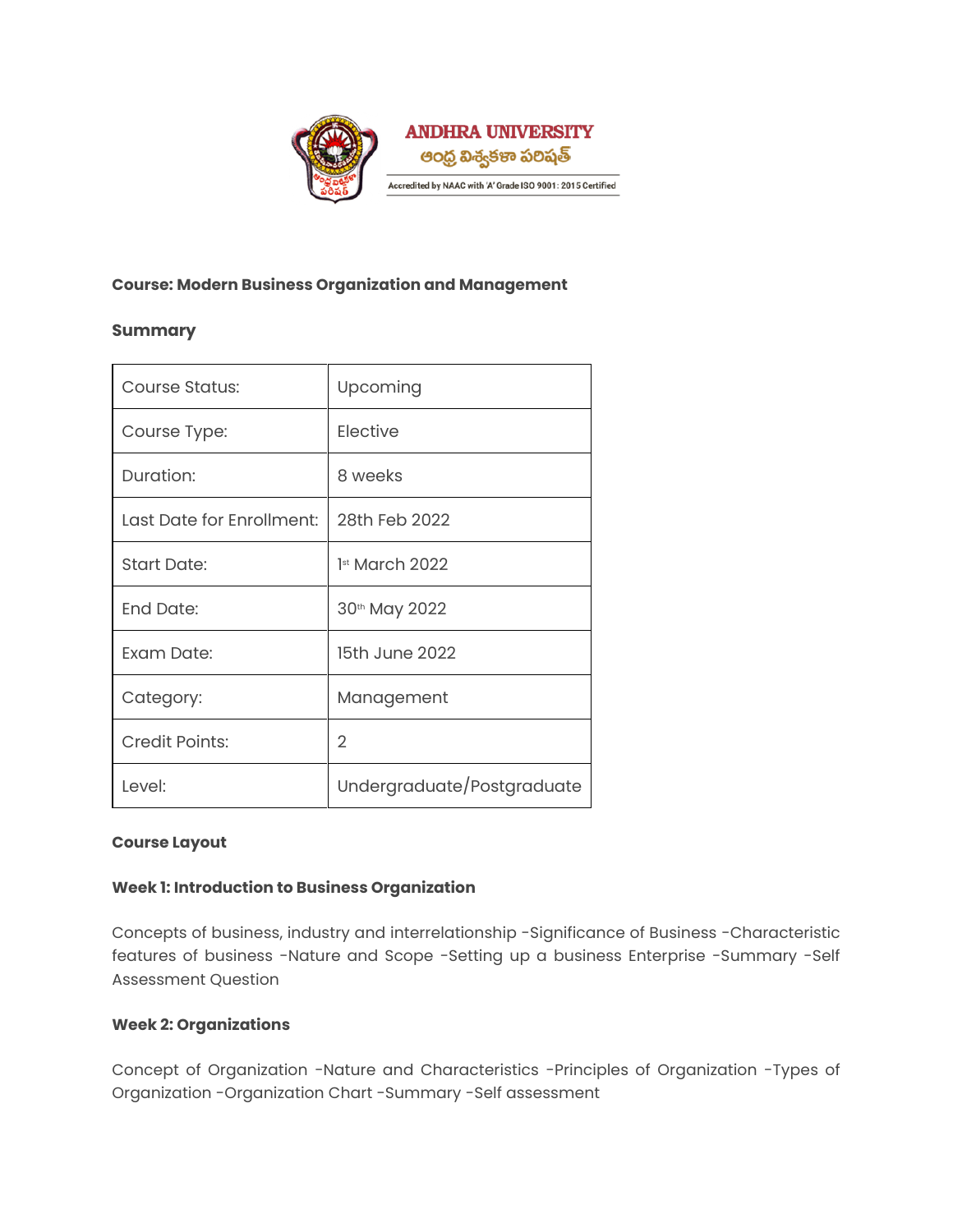#### **Week 3: Forms of Business Organisation**

Sole Trading Concern -Partnership Firm -Joint Hindu Business -Joint Stock Company - Summary -Self Assessment Questions

### **Week 4: Introduction to Management**

Concept and definition of Management -Functional areas of Management -Characteristics of Management -Management Roles -Definition of Leadership and qualities of a successful leader -Leader versus Manager -Summary -Self Assessment Questions

### **Week 5: Management Thoughts**

Introduction- Evolution of Management Thought -Scientific management of F.W. Taylor - Administrative Management by Henry Fayol -Modern Management Approaches -Future of Leadership and Management -Summary -Self Assessment Questions

# **Week 6: Planning and Decision Making**

Concept of Planning -Nature and characteristics of Planning -Types of Planning -Limitations of Planning -Steps in Planning Process -Decision making process -Process of decision making - Modern method of planning and decision making - Summary -Self Assessment

# **Week 7: Delegation and Decentralization**

Definition of delegation of authority -Process of Delegation -Principles of Delegation -Barriers to Effective Delegation -Measures to Make Delegation effective -Decentralization - Meaning and nature -Advantages of Decentralization -Delegation versus Decentralization -Summary - Self Assessment Questions

#### **Week 8: Entrepreneur and Entrepreneurship**

Introduction -Meaning of Entrepreneur -Qualities of Entrepreneur -Types of Entrepreneur - Functions of Entrepreneur -Entrepreneurship Caselet -Summary -Self Assessment Questions

### **Books and References**

- Modern Business Organisation and Management by Tn Chhabra
- Business Organisation and Management by P.C. Tulsian